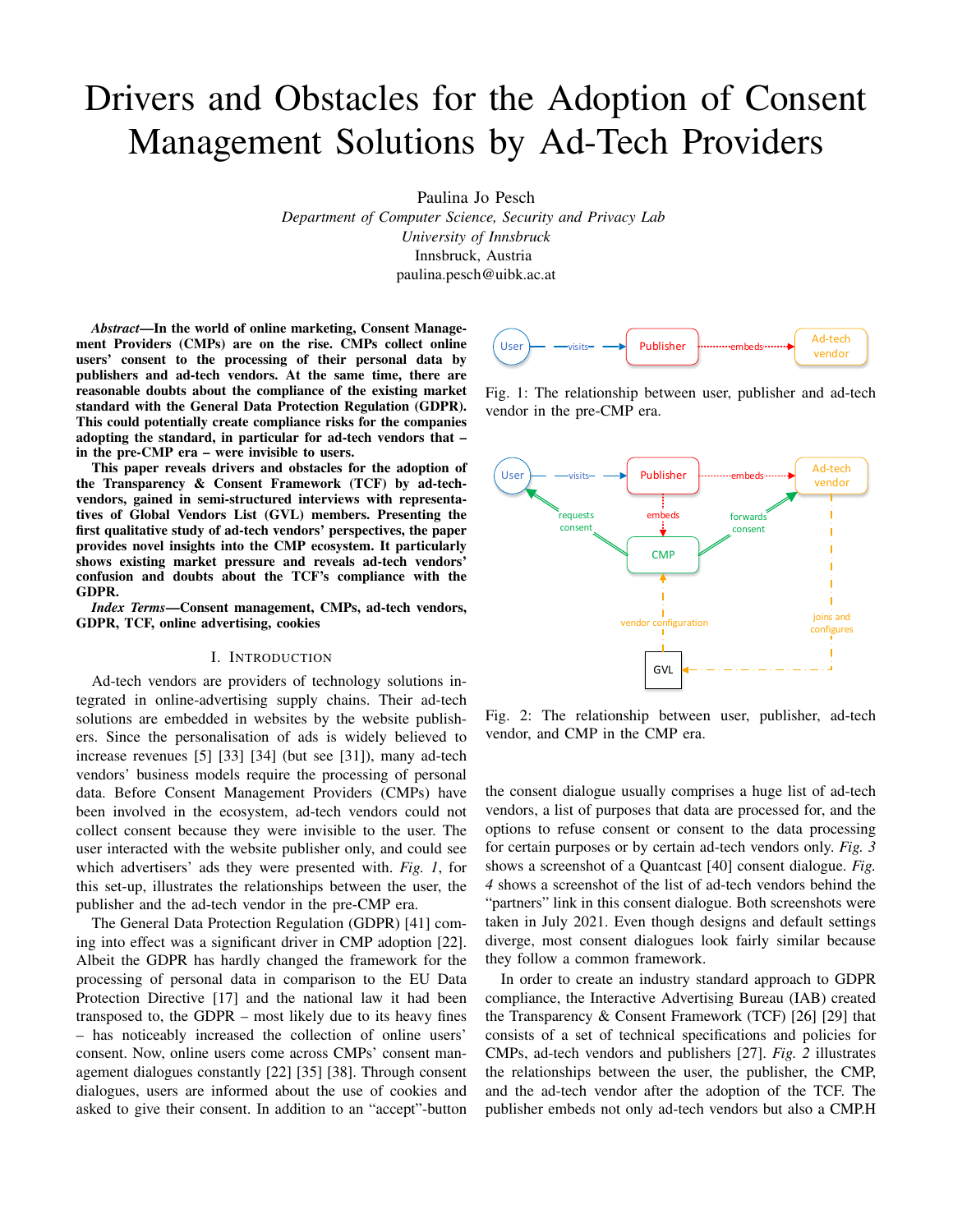#### Quantcast We value your privacy

We and our partners store and/or access information on a device, such as cookies and process personal data, such as unique identifiers and standard information sent by a device for personalised ads and content, ad and content measurement, and audience insights, as well as to develop and improve products.

With your permission we and our partners may use precise geolocation data and identification through device scanning. You may click to consent to our and our partners' processing as described above. Alternatively you may click to refuse to consent or access more detailed information and change your preferences before consenting Please note that some processing of your personal data may not require your consent, but you have a right to object to such processing. Your preferences will apply to this website only. You can change your preferences at any time by returning to this site or visit our privacy policy.



Fig. 3: Screenshot of the Quantcast consent dialogue embedded on Quantcast's own website.

| <back< th=""><th><b>Quantcast</b></th><th></th><th></th></back<> | <b>Quantcast</b>                                                                                                                                                                                                       |                        |  |
|------------------------------------------------------------------|------------------------------------------------------------------------------------------------------------------------------------------------------------------------------------------------------------------------|------------------------|--|
|                                                                  | We value your privacy                                                                                                                                                                                                  |                        |  |
| right to object.                                                 | Review and set your consent preferences for each partner below. Expand each partner list item for more<br>information to help make your choice. Some personal data is processed without your consent, but you have the |                        |  |
|                                                                  | <b>REJECT ALL</b>                                                                                                                                                                                                      | <b>ACCEPT ALL</b>      |  |
| Quantcast                                                        |                                                                                                                                                                                                                        | OFF                    |  |
| 1Agency                                                          |                                                                                                                                                                                                                        | OFF                    |  |
| Aarki, Inc.                                                      |                                                                                                                                                                                                                        | OFF                    |  |
|                                                                  | adbalancer Werbeagentur GmbH                                                                                                                                                                                           |                        |  |
| Adelaide Metrics Inc.                                            |                                                                                                                                                                                                                        | OFF                    |  |
|                                                                  | And Philadelphia And Address to the United States and Address of the United States                                                                                                                                     | $\sim$ $-$             |  |
| <b>PARTNERS</b>                                                  | <b>I FGITIMATE INTEREST</b>                                                                                                                                                                                            | <b>SAVE &amp; EXIT</b> |  |

Fig. 4: Screenshot of the list of partners linked in the Quantcast consent dialogue.

Ad-tech vendors who wish to operate under the TCF, must join the Global Vendors List (GVL) that is steadily growing, listing 730 members in May 2021 [25]. They configure their membership by declaring the purposes they process data for, choosing from the purpose definitions in Appendix A of the TCF Policies [27]. Also, the ad-tech vendors, with their configuration, decide for which of these purposes they claim legitimate interest, i.e. for which purposes they process data even without users' consent. When a user visits the publisher's website they are presented with the CMP's consent dialogue. The CMP

- informs the user about the ad-tech vendors that shall receive the user's personal data,
- the purposes they process data for,
- to which extent legitimate interest is claimed, and
- requests the user to consent to the processing of their data for the purposes the ad-tech vendors wish to collect consent for. If the user clicks that they accept the data processing, an affirmative consent signal is created and forwarded to the ad-tech vendor.

In May 2021 the IAB lists 125 CMPs [24]. The number of

publishers operating under the TCF is unspecified large, cf. [22]. The TCF consent signal is now the dominant type of privacy preference signal and the first one that has been widely adopted among ad-tech vendors [23]. There is some evidence that implies ad-tech vendors could incentivise publishers to adopt the TCF.

First legal analyses have come to the conclusion that widely adopted consent management solutions are not compliant with the GDPR [35] [36] [38] [44]. Also, some national supervisory authorities have issued publications [13] [30] and made decisions [14] [15] [19] [20] that indicate that common consent dialogues do not meet the legal requirements. Furthermore, some national supervisory authorities imposed heavy fines for the processing of personal data based on insufficient consent [15] [19] [20] [21]. This potentially exposes companies in the online-advertising ecosystem to compliance risks. While users' behavior has been subject to research [32] [43] the decisions of online marketing companies are not yet understood well. Aiming at filling this research gap, ad-tech vendors are the most promising starting point. Since ad-tech vendors expose themselves through TCF adoption, their behavior under the TCF is well measurable, and they are likely to provide crucial insights to drivers and obstacles of TCF adoption. Therefore, this paper focuses on the perspective of ad-tech vendors. It presents the first qualitative study on ad-tech vendors views on TCF adoption and compliance.

Section II presents the high-level research questions. Section III explains the empirical approach. I summarise the interview results in section IV. Eventually, in section V I draw a conclusion and outline future work.

## II. HIGH-LEVEL RESEARCH QUESTIONS

I had two high-level research questions regarding the decision-making of ad-tech vendors in the context of the TCF. Firstly, I aimed to find out about ad-tech vendors' reasons for joining the GVL and the considerations that led them to their specific configuration (section II-A). Secondly, I wanted to know whether ad-tech vendors see compliance risks of the GVL membership (section II-B).

#### *A. What drives GVL adoption and configuration?*

In order to learn about ad-tech vendors' perspectives on consent management under the TCF, I want to know why adtech vendors join the GVL, and what is their reasoning when setting their configuration.

*a) Why ad-tech vendors join the GVL:* It is questionable why ad-tech vendors decide to join the GVL. One possible reason is GDPR compliance, specifically the use of CMPs for consent collection. However, it seems possible that publishers are driving forces. Ad-tech vendors depend on being embedded by publishers that therefore potentially influence ad-tech vendors' decisions. There are sound reasons for publishers to prefer collaborating with GVL members. CMPs offer a free service enabling publishers not only to collect consent to the processing of personal data by all GVL members, but also to obtain it in a standard format that can be transferred across firms [45].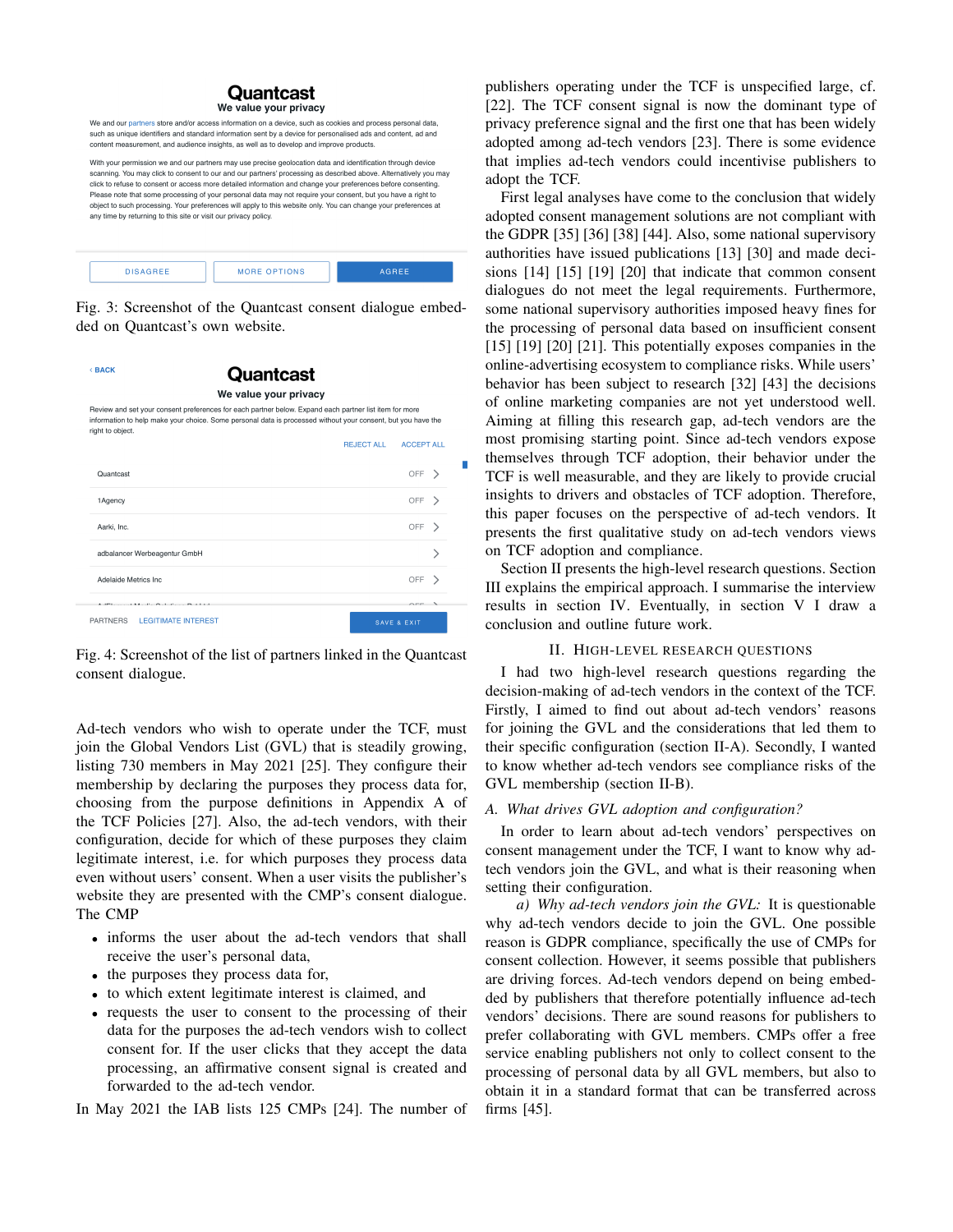*b) How ad-tech vendors set their configuration:* Also, it is questionable what drives ad-tech vendors' configuration decisions. These comprise, in particular, the selection of data processing purposes out of the list of purposes defined in Appendix A of the TCF Policies [27], and legal bases. The French data protection authority (CNIL) has found the purpose definitions unclear, not comprehensible for users, and thus not ensuring informed consent [14]. This led me to the question what ad-tech vendors think about the TCF purpose definitions.

Also, ad-tech vendors' choices of legal bases are worth examining. The TCF allows for both, requesting consent (Art. 4 No. 11, Art. 6 (1) (a) GDPR [41]), and claiming legitimate interest (Art. 6 (1) (f) GDPR [41]) [27]. While consent requires a decision of the user, legitimate interest can be claimed where the processing of the personal data is "necessary for the purposes of the legitimate interests pursued by the controller or by a third party, except where such interests are overridden by the interests or fundamental rights and freedoms of the data subject" (Art. 6 (1) (f) GDPR [41], also see [2]).

It is noteworthy that the TCF includes the option of "flexible purposes." Ad-tech vendors who use this option for certain purposes select a default legal basis, but leave the decision whether to collect consent or to claim legitimate interest to the publishers. This suggests that publishers might influence adtech vendors' selection of legal bases. As publishers generate revenues by placing ads on their websites, they have an own interest in the data processing. They could either prefer to claim legitimate interest since users do not need to consent where legitimate interest is claimed. Or they could want to collect consent to avoid risk: Where legitimate interest can be claimed, basing data processing on consent is legal. By contrast, where consent is necessary, claiming legitimate interest is insufficient. Alternatively, they could seek to collect commoditised consent as an asset that can be transferred and monetised [45].

# *B. Do ad-tech vendors see compliance risks of the GVL membership?*

Apart from ad-tech vendors' drivers for TCF adoption and configuration, I aimed to learn about their obstacles, particularly compliance risks of the GVL membership itself.

*a) Lawfulness of the processing:* A compliance risk could result from unlawful processing of personal data under the TCF. It has been pointed out that the consent collection under the TCF does not meet the requirements of the GDPR [41], laid down in Art. 4 No. 11, Art. 7, recitals 32, 42, particularly

- where cookies are stored before the user has made their choice [35],
- where cookies are stored even if the user has clicked a reject button [35],
- where the option to refuse or manage consent is hidden / requires more clicks [13] [38],
- because the withdrawal of consent is not as easy as giving it [44],
- because of the obscurity of purpose definitions [14] [36], and
- because consent is collected for too many ad-tech vendors [30] [44].

Also, the UK's data protection authority ICO, in the context of real-time bidding, has stated that the use of advertising cookies always required consent, i.e. companies cannot claim legitimate interest as a legal basis for the processing [30]. The German Federal Supreme Court has ruled [7] that advertising cookies used to create user profiles required consent, arguing with Art. 5 para. 3 of the ePrivacy Directive [16] (on the interplay between the ePrivacy Directive and the GDPR see  $[18]$ .

Against this background, I wanted to learn about ad-tech vendors' perspective on the consent collection under the TCF, and the compliance of the TCF and the companies adopting it.

*b) Liability as joint controllers:* Furthermore, the roles and responsibilities of ad-tech vendors and others in the framework are subject to legal uncertainty. Only a few papers have addressed the potential responsibility of companies operating under the TCF as joint controllers [6] [42] [44]. The CJEU interprets both terms, "controllership" [8] and "joint control" [9] [10] [11] broadly. Ad-tech vendors could be considered joint controllers with publishers or CMPs, and thus be subject to the specific transparency requirements laid down in Art. 26 GDPR [41]. In fact, the Danish supervisory authority *Datatilsynet* has stated the Danish weather forecast website *DMI.dk* and Google are joint controllers regarding advertising cookies used for Google banner ads [15]. I wanted to know whether ad-tech vendors take a potential joint controllership with others under the TCF into consideration.

## III. EMPIRICAL APPROACH

Firstly, I had a look at the "bigger picture" based on measuring data on ad-tech vendors' GVL configurations (section III-A). Secondly, based on the measurement data, I selected, approached and interviewed ad-tech vendors (section III-B).

#### *A. Measurement basis*

In a first step, I gained insights into ad-techs vendors' behavior from data that I was provided with by *Hils et al*. *Hils et al.* gathered data through browser crawls, by systematically downloading the GVL, and in a field experiment with real consent dialogues [22] (also see [23]). Reaching back to September 2019, the weekly updated data particularly comprise, for each GVL member, the TCF v2.0 [29] purposes and legal bases for the data processing, and, if used, the "flexible purposes". The data reveal some ad-tech vendors, over time, changed the legal bases for certain purposes, and many use the "flexible purpose" option, several even for purposes they collect consent for by default (see section II-A b). I used the GVL data for both, selecting potential interview partners, and preparing for each interview.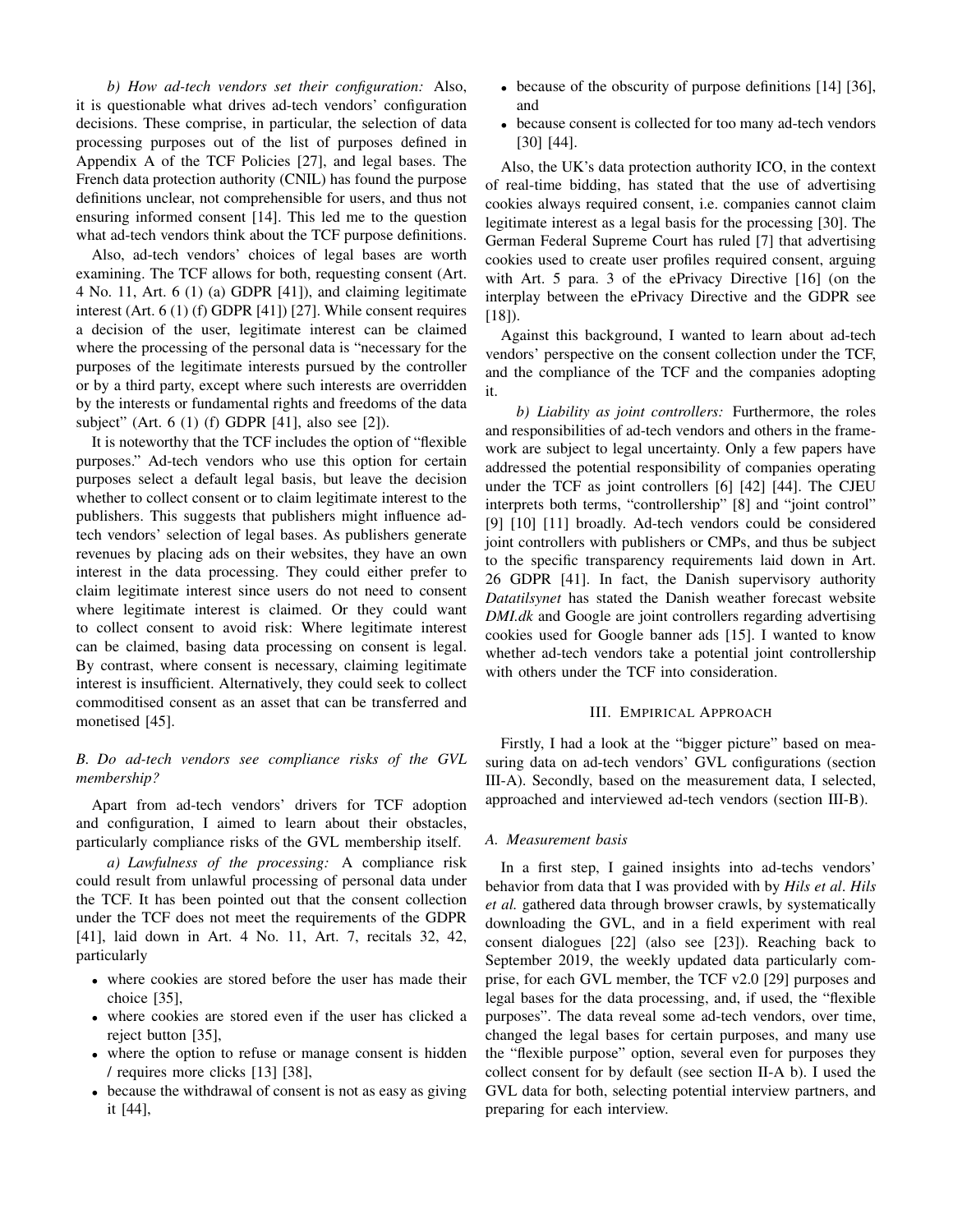## *B. Vendor interviews*

In a second step, I carried out semi-structured interviews. I decided to conduct semi-structured interviews rather than a questionnaire based on the experience that interviewees are more likely to build trust and provide me with deeper insights in a more natural, conversational atmosphere. Based on my high-level research questions (see section II), I prepared interview guidelines (see Appendix) covering three areas of GDPR compliance:

- The first part includes general questions on data protection compliance, such as questions about the persons involved in compliance decisions, experiences with user requests or supervisory authorities.
- The second part concerns the GVL membership, e.g. the decision to join the GVL and compliance risks arising from the membership itself.
- The third part covers details of the membership, particularly the configuration of purposes and legal bases and the compliance of others operating under the TCF.

I carried out seven interviews, in two rounds. Some of the interviews were held in English, and some in German. I asked the interviewees to participate in confidential interviews. In the first round, assuming ad-tech vendors might not want to share confidential information on their possibly noncompliant data processing in video calls, I approached a set of German ad-tech vendors that I could offer face-to-face meetings. In that first round, in July 2020, I invited 21 ad-tech vendors to confidential interviews. Four of them were willing to participate. I carried out all four interviews in July 2020.

Since the number of responses was low, in a second round, I approached international members of the GVL. In order to reasonably limit the number of contacted vendors, I approached only those who met the following criteria:

- The ad-tech vendor is processing data for at least seven purposes from the TCF Policies, Appendix A,
- claims legitimate interest for at least one of them, and
- uses the "flexible purpose" option where publishers can freely decide whether to ask users for consent or claim legitimate interest for the concerned purposes,
- while the "flexible purposes" are not identical with those the vendor, by default, claims legitimate interest for.

With this selection criteria I could reach ad-tech vendors with a rather broad data processing (for at least seven purposes) and a configuration that raises specific compliance issues (claiming legitimate interest and letting publishers flexibly claim legitimate interest even for purposes that they themselves seem to deem consent necessary for). In November, I could reach out to 37 of the 42 ad-tech vendors that met that criteria, and to eleven of these again via another channel. Eventually, in the second round of interviews, I carried out three interviews, one in December 2020, one in January 2021, and the last one in February 2021.

The three interviews cover approximately 7% of the GVL ad-tech vendors meeting the criteria. With seven interviews in total, I cover approximately 1% of all GVL ad-tech vendors

(in May 2021). The ad-tech vendors interviewed had diverse business models and differed in size. The smallest company had less than 15 employees, the biggest had a team of more than 150 people.

The interview partners had different backgrounds and functions. The interviewees had academic backgrounds in computer science, business informatics, legal studies, social and political sciences and natural sciences. Four of them were in their companies' management, two served as their companies' data protection officers (DPOs). Thus, no interviewee could answer all questions. However, every interviewee was involved in TCF decision-making and/or configuration in their company. *Table I* provides an overview about the backgrounds and functions of the interviewees.

TABLE I: Backgrounds of interviewees

| <b>Backgrounds</b>            | <b>Fraction</b> |
|-------------------------------|-----------------|
| Computer science              | 2.17            |
| <b>Business informatics</b>   | 1/7             |
| Legal studies                 | 1/7             |
| Social and political sciences | 2/7             |
| Natural sciences              | 1/7             |
| <b>Functions</b>              | <b>Fraction</b> |
| Management (CEO or CTO)       | 4/7             |
| DPO                           | 2.17            |

Out of all seven ad-tech vendors, six use the "flexible purpose"-option. Only two use the option only for purposes they claim legitimate interest for by default. For all ad-tech vendors, the data shows changes in purposes and/or legal bases.

## *C. Research ethics*

I anonymised all responses in publications to protect the participants. On the one hand, this ensures the privacy of the interviewees themselves, protecting them against potential consequences based on the individual statements they made in the interviews. On the other hand, keeping the companies participating in the interviews unidentifiable is necessary for fairness reasons. This study aims to understand system wide effects of the TCF and does not focus on individual actors. I do not expose those who were willing to participate in the interviews to a higher risk of facing negative legal or economical consequences than equally acting ad-tech vendors that did not participate. In order to keep the interviewees strictly anonymous, I do not reveal any specific information about the business models of the ad-tech vendors that participated in the study. Consequently, in this paper I do not assess specific legal statements of the interviewees against the background of their business models.

#### IV. RESULTS

The depth of seven interviews revealed aspects of the decision-making helpful to understand the status quo.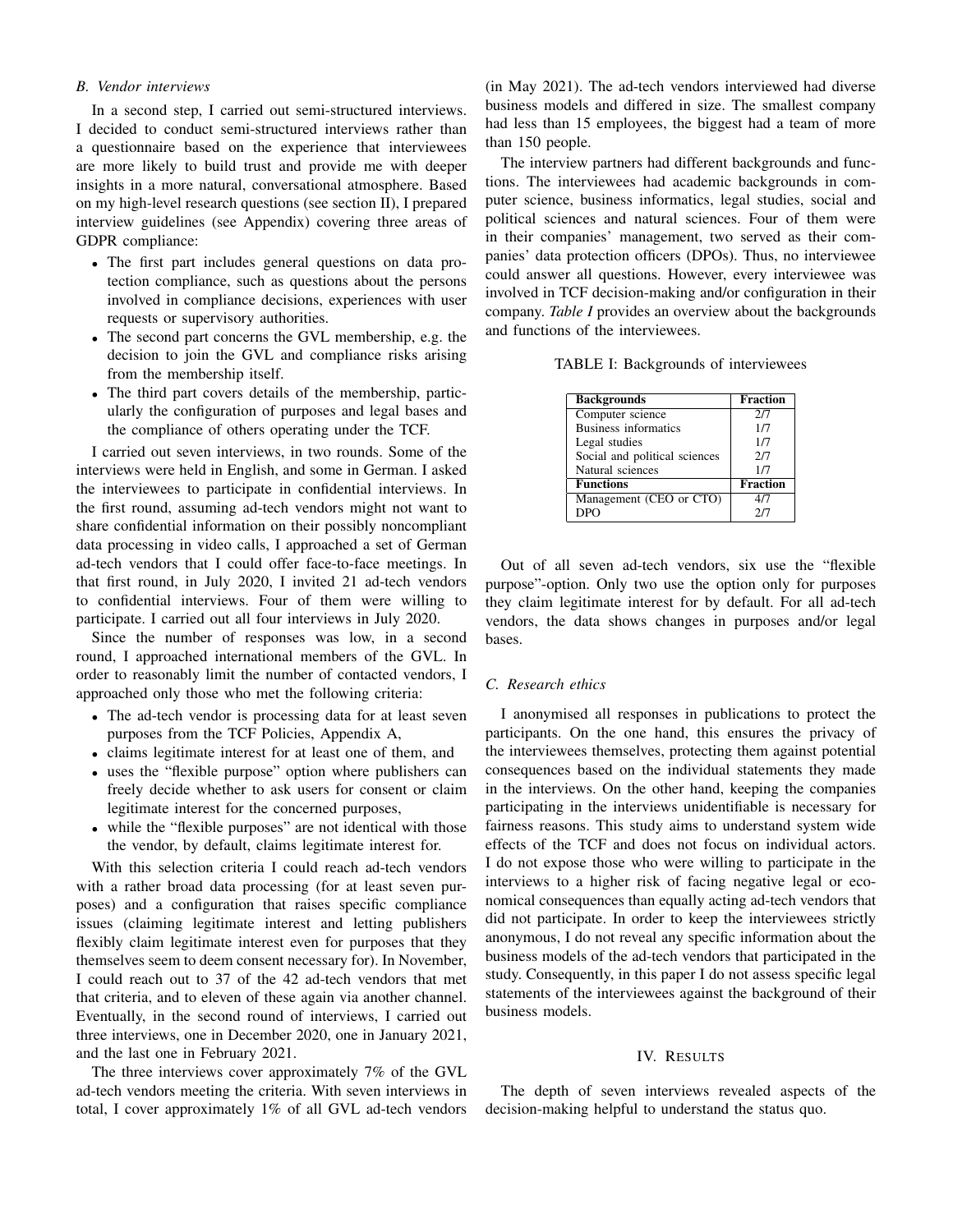## *A. Ad-tech vendors' drivers*

*a) GDPR compliance:* GDPR compliance, in general, turned out to be an important aspect for all ad-tech vendors participating. Six out of seven interviewees stated that at least three persons in the company were involved in decisions related to GDPR-compliance. Only in two companies there is no lawyer involved, in one the lawyer is seldomly involved in the decision-making and not at all involved in the TCF configuration. Four of the interviewed companies involve external lawyers respective DPOs. Three explicitly stated that the management was involved. *Table II* provides an overview of the most important statements of the ad-tech vendors on GDPR compliance and decision-making.

TABLE II: GDPR compliance and decision-making

| <b>Statements</b>                                        | <b>Fraction</b> |
|----------------------------------------------------------|-----------------|
| High relevance of GDPR compliance                        | 7/7             |
| At least 3 people involved in GDPR-related decisions     | 6/7             |
| Lawyers involved in GDPR-related decisions               | 5/7             |
| External lawyers/DPOs involved in GDPR-related decisions | 4/7             |

One interviewee stated that their company used 20 percent of the capacity for GDPR compliance in the last three years. The others could not quantify their effort for GDPR compliance in general. Two interviewees were able to quantify their effort regarding the TCF, though. For all of them, the initial implementation and configuration of the TCF, and the migration to version 2 [28] caused the biggest effort. One of the companies had an effort of 15 hours for implementing and configuring version 1, while changing to version 2 required them 50–60 hours of work. One company even had an initial implementation effort of a few person months.

*b) CMP use:* While GDPR compliance is important for the ad-tech vendors, consent collection through CMPs did not turn out to be their main driver for TCF adoption. None of the interviewees specifically named the use of CMPs as a reason to adopt the TCF. One interviewee explicitly stated that CMP use was not their reason for joining the GVL even though they collected consent via CMPs. One interviewee said that their company did not collect consent via CMPs, another one said their company did not collect consent at all. This may be correct insofar as that CMPs are not embedded by ad tech vendors but by publishers, but ultimately ad-tech vendors receive users' consent information from CMPs (c.f. fig. 2). For example, I can see that the CMP Quantcast Choice [40] collects consent for all ad-tech vendors interviewed. I registered with this CMP as a publisher and see that, under the default settings, all GVL members would show up in the consent dialogue embedded to my website.

*c) Market pressure:* With respect to the TCF, the interviews revealed that regarding both, joining the GVL and deciding about their configuration, ad-tech vendors are subject to market pressure.

Of the seven interviewees, only three stated that their GVL membership was their independent decision. One of them made this choice to exploit synergies with others. The other two deemed a standardisation desirable. One of them gave the many different interpretations of the GDPR's rules as the main reason and pointed out a common standard mitigated the risk of getting fined under the GDPR. The interviewee explained that supervisory authorities would rather not target single companies for using a standard adopted by many. The other one added, leaving the TCF would cause high expenses, while the scalability of a standard would come with the problem of of a consent collection for too many companies at once. Four interviewees said their companies were not free to decide whether to join the GVL or not. One of them noted that their business model forced them to join the GVL because the use of the OpenRTB API (an open API by the IAB for real-time bidding) required being member of the GVL. Another interviewee, similarly, explained that leaving the GVL would be a "major blow" causing "parts of the value chain to collapse". One interviewee stated that advertisers demanded GVL membership – even though their own data processing would not require consent. By this, the advertisers themselves could directly get personal data. Another interviewee confirmed the pressure to be part of the GVL. They said, being member of the GVL was "business necessary". They explained that Supply Side Platforms (SSPs) in the real-time bidding ecosystem required GVL membership. They added that their company was forced to process personal data, since their business model did not require or substantially benefit from targeting. *Table III* provides an overview of the reasons given for joining the GVL.

#### TABLE III: Drivers for TCF adoption

| Reasons given for joining the GVL                      | <b>Fraction</b> |
|--------------------------------------------------------|-----------------|
| Collecting consent through CMPs                        | 0/7             |
| Desirability of a market standard                      | 2/7             |
| Market pressure (from publishers, advertisers or SSPs) | 4/7             |

Three of the seven interviewees stated that their configuration was also affected by market pressure. All of these three used flexible purposes because of the publishers. Two of them said the publishers required flexibility. One pointed out that some publishers did not want to claim legitimate interest but collected consent for all purposes. Another interviewee whose company uses flexible purposes claimed that their configuration did not matter because they did not collect consent at all. As pointed out in the context of CMP use, CMPs collect consent for all GVL members.

*d) Experiences with user requests and supervisory authorities:* While there is market pressure especially from publishers and advertisers, users or supervisory authorities do not put ad-tech vendors under significant pressure. It showed that the ad-tech vendors have hardly had any issues with user requests or supervisory authorities so far, neither before nor after TCF adoption. One said that even though the TCF was noncompliant, they were not afraid of the supervisory authorities since these would seek pragmatic solutions rather than fining single companies. Two stated that they have no experiences with supervisory authorities, one had one sin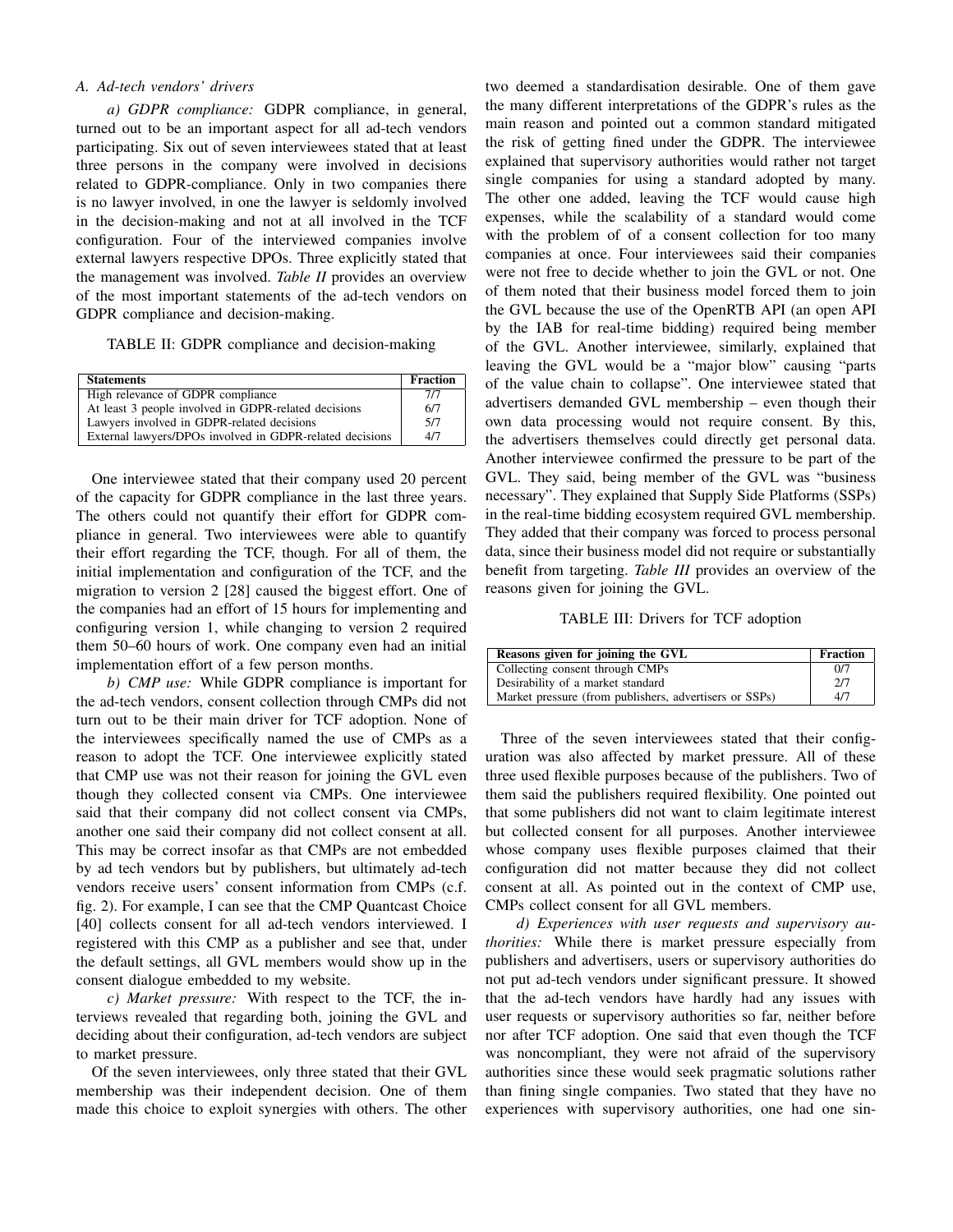gle case of one data subject's complaint. Only one of the interviewees reported a substantial number of deletion or information requests. However, the interviewee explained that a high number of requests had occured in 2018 only, and, apart of that, the company had only "a fistful of deletion requests". Four interviewees quantified user requests. One interviewee stated that their company had received only 15 e-mails by users of whom none requested deletion of their personal data. Another ad-tech vendor had two requests for deletion all-time. One stated, they have been contacted directly by 1–2 users only and had gotten a few requests through service companies, and thus could easily handle their requests manually. Another ad-tech vendor stated their company had received requests only via advertising clients and CMPs. This interviewee said that they were surprised about the latter since the company did not use CMPs at all. As stated above in the context of CMP use, CMPs collect consent for all GVL members.

# *B. Ad-tech vendor's obstacles: Compliance risks of TCF adoption*

Some ad-tech vendors identified risks associated with the TCF. Several interviewees are highly aware of serious deficiencies of the framework. However, the vast majority of the interviewees did not see compliance risks for themselves in being member of the GVL, although a majority of the interviewees deemed the TCF noncompliant. Only one interviewee saw compliance risks in the GVL membership itself, but did not expect a fine because the supervisory authorities would seek pragmatic solutions rather than fining companies. The interviewee particularly pointed out that the authentication of consent signals under the TCF was insufficient. Five interviewees did not see a compliance risk in being a GVL member. However, four of these interviewees also stated that the TCF itself was noncompliant.

Five interviewees made statements on the TCF purpose definitions, revealing confusion among ad-tech vendors. All of them considered the definitions very complex. Four of them said the purpose definitions were unclear. One of the four stated that they were "a bit messy". Two said, the purposes were hard to understand, one added that users could not understand the purposes. One interviewee admitted that their company just interpreted the purpose definitions in their own favor. This interviewee gave "performance measurement" as an example for an unclear purpose that could refer to the user performance "such as cursor position or user behavior" or to the "performance of the marketing KPI". One interviewee expressed that the unclear purpose definitions were a "huge problem in the industry" and many came up with "wild constructions" claiming legitimate interest for very targeted advertising. Two of the interviewees stated that the granularity of the purpose definitions in TCF v2.0 [29] was an improvement compared to TCF v1.1. One of them pointed out that users were not able to understand the definitions. This interviewee expressed the expectation that a new version would follow soon.

The interviews showed that ad-tech vendors are aware of unlawful behavior of others operating under the TCF while most do not systematically control others or take action in cases of unlawful behavior. Four interviewees stated that others behaved unlawfully under the framework. One of them said that they knew many publishers would design the consent dialogues in an unlawful way. One interviewee noted that the default-settings in the consent dialogues were often illegal, in particular, some publishers would use opt-out. *(The CJEU clearly stated this is noncompliant in [12], also see [1].)* One interviewee stated some publishers would send affirmative consent signals that are not based on a click of a user. One pointed out that ad-tech vendors' interpretations of the scopes of the purposes varied substantially, and that some even targeted users on the postal code level claiming legitimate interest. Another told me about an ad-tech vendor that created user profiles without consent, claiming legitimate interest. Another interviewee said, other ad-tech vendors, just as themselves, interpreted the unclear purposes in their own favor. One stated that for many users it was practically impossible to revoke consent because the option is hidden or not available. Another one stated that users could not directly revoke their consent because they could not assign consent signals to certain persons.

Only one of the interviewed ad-tech vendors said that they looked at consent dialogues systematically and found many unlawful designs. However, the interviewee stated this had no consequences because their company was too small and thus not influential enough. This interviewee even said they were thinking about an alternative framework for better data protection. Two interviewees made clear that their companies just assumed others under the TCF act compliant, despite having named specific noncompliant behavior of others in the course of the interview. *Table IV* provides an overview of the most important statements of the ad-tech vendors regarding compliance risks.

TABLE IV: Compliance risks

| <b>Statements</b>                                  | <b>Fraction</b> |
|----------------------------------------------------|-----------------|
| Compliance risk posed by the GVL membership itself | 1/7             |
| Complexity of TCF purpose definitions              | 5/7             |
| Unclarity of TCF purpose definitions               | 4/7             |
| Unlawful behaviour of others under the TCF         | 4/7             |
| Systematic monitoring of consent dialogues         | 1/7             |

Three interviewees – that did not see a risk in the GVL membership itself – considered their companies mere processors (Art. 28 GDPR [41]). None of the interviewees considered their company and others operating under the TCF being joint controllers without additional bilateral contracts. One interviewee explained agreeing on joint control contracts was one of the only changes with the GDPR. However they stated that their company only deemed necessary agreements with specific partners, but not with all publishers that collect consent for them via CMPs.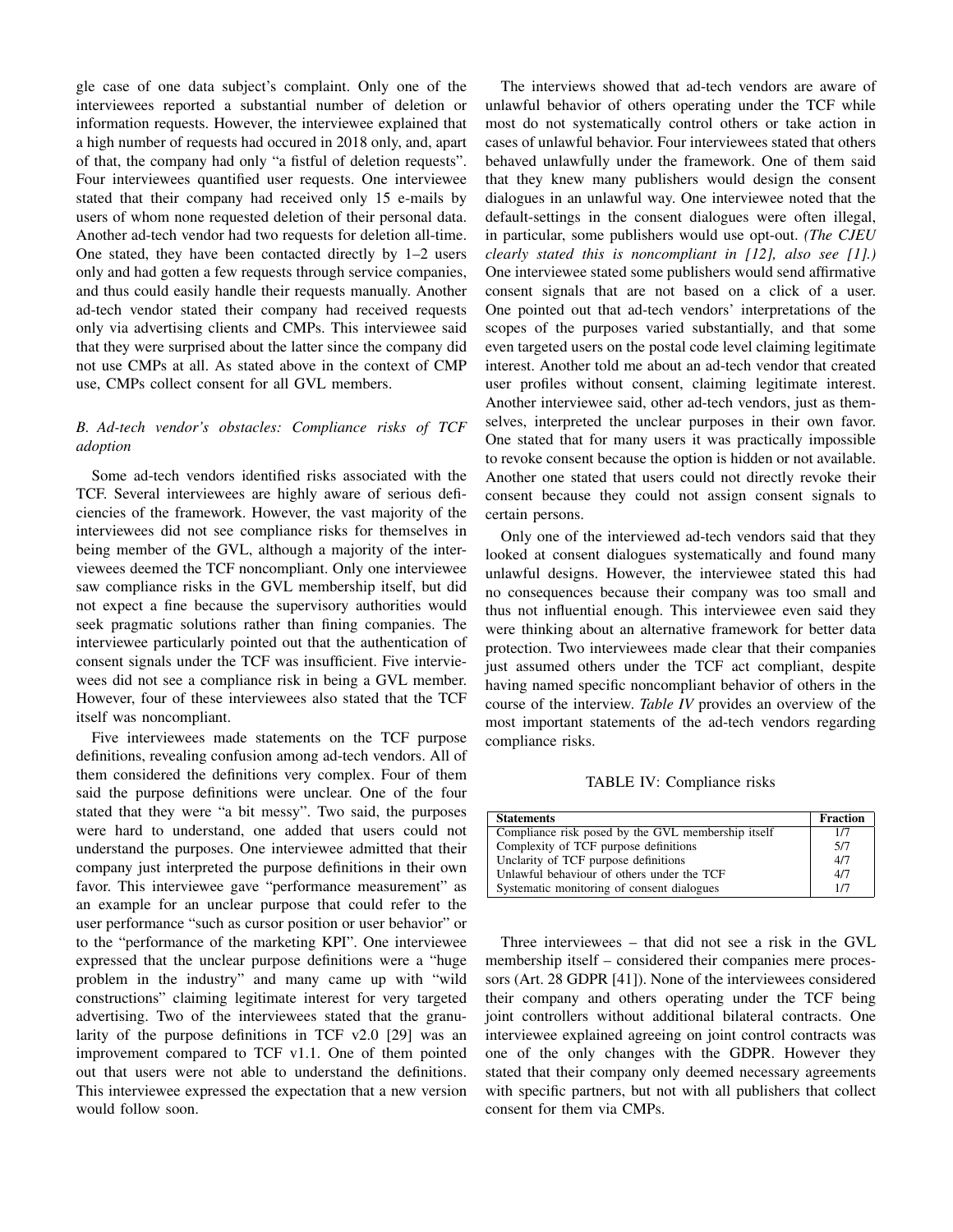#### V. CONCLUSION AND FUTURE WORK

My interviews provide initial answers to the high-level research questions. While GDPR compliance, in general, turned out to be important for the interviewees, the consent collection through CMPs was not their main driver for TCF adoption. The interviews revealed that market pressure is an important driver for both, TCF adoption and configuration. One could state, this constitutes a double "privacy paradox" (cf. [3] [4] [37]): On the one hand even privacy aware users' consent is collected, on the other hand even privacy friendly market actors participate in the framework and process more data than they would want to. Some companies feel forced to participate in the framework and to set their configuration in certain ways. The interviews particularly confirmed the big influence of publishers, but also advertisers.

The ad-tech vendors identified risks to TCF adoption. There is a high awareness of GDPR violations in the sector while none of the interviewees reported to take action in concrete cases of violations by others operating under the TCF. However, those ad-tech vendors who were aware of the weaknesses of the GVL itself, did not deem GVL membership a compliance risk for themselves. This seems to reveal cognitive dissonance but makes sense against the background of nonexistent pressure from users and supervisors. The absence of consequences might also explain why two of the interviewees were not even aware of the fact, that a CMP collects consent for them. In the meantime, in May 2021, the NGO *noyb* ("none of your business") has initiated a large scale complaint wave against publishers using unlawful cookie banners [39]. The impact of this initiative remains to be seen.

Several open research questions call for further research. In order to gain a deeper understanding of the ecosystem, the empirical approach must be applied to a larger number of online marketing companies operating under the TCF. Based on the insights gained through the ad-tech vendor interviews, future work should especially focus on the perspective of publishers, but also take into account advertisers and CMPs. One next step is interviewing publishers to learn about their reasons for the adoption of the TCF, demanding certain configurations, and their opinions on compliance risks of TCF adoption. Data collected by *Hils et al.* [22] will enable me to select potential interview partners based on consent dialogue designs and the use of the flexible purpose option.

Future work should also include an in-depth legal analysis that was not part of this paper that focused on ad-tech vendors views and opinions. A thorough analysis of the consent collection through CMPs is still missing. Not all weaknesses of CMP consent collection have been carefully assessed yet. In particular, questions of controllership and particularly joint control have not been analyzed in detail. The insights gained in interviews with ad-tech vendors and others operating under the TCF form a basis for a profound legal analysis.

Both, an in-depth legal analysis and a deeper understanding of the ecosystem, will allow for the development of pragmatic concepts to strengthen data protection online.

#### ACKNOWLEDGMENT

I express my gratitude to Rainer Böhme, Maximilian Hils and Daniel Woods for making me aware of the research gap, helping me with the development of the empirical approach, providing me with data on ad-tech vendors' configurations under the TCF, and valuable comments. Also, I thank the anonymous reviewers for helpful remarks.

#### **REFERENCES**

- [1] Advocate General Szupunar on case C-673/17 (Planet49), 2019.
- [2] WP 217 Opinion 06/2014 on the notion of legitimate interests of the data controller under Article 7 of Directive 95/46/EC Adopted on 9 April 2014.
- [3] A. Acquisti, and R. Gross, "Imagined Communities: Awareness, Information Sharing, and Privacy on the Facebook", in: Privacy Enhancing Technologies, Proceedings of the 6th International Workshop, PET 2006.
- [4] S. B. Barnes, "A privacy paradox: Social networking in the United States", First Monday, Volume 11, Number 9, 2006.
- [5] H. Beales, "The Value of Behavioral Targeting, Network Advertising Initiative", 2010.
- [6] N. Bielova, and C. Santos, "RE: Call for Feedback regarding Guidelines 07/2020 on the concepts of controller and processor in the GDPR", 2020.
- [7] *Bundesgerichtshof*, Urt. v. 28.05.2020 I ZR 7/16 (Cookie-Einwilligung II).
- [8] Court of Justice of the European Union, judgement from 13 May 2014 – C-131/12 (Google Spain, Google).
- [9] Court of Justice of the European Union, judgement from 5 June 2018 – C-210/16 (Facebook fan pages).
- [10] Court of Justice of the European Union, judgement from 10 July 2018 – C-25/17 (Jehova's witnesses).
- [11] Court of Justice of the European Union, judgement from 29 July 2019 – C-40/17 (Fashion ID).
- [12] Court of Justice of the European Union, judgement from 1 October 2019 – C-673/17 (Planet49).
- [13] Commission Nationale de l'Informatique et des Libertés, Délibération n° 2019-093 du 4 juillet 2019 portant adoption de lignes directrices relatives à l'application de l'article 82 de la loi du 6 janvier 1978 modifiée aux opérations de lecture ou écriture dans le terminal d'un utilisateur (notamment aux cookies et autres traceurs) (rectificatif), 2019.
- [14] Commission Nationale de l'Informatique et des Libertés, Décision MED-2018-042 du 30 octobre 2018.
- [15] Datatilsynet, "DMI's behandling af personoplysninger om hjemmesidebesøgende", 11 February 2020, accessible under https://www.datatilsynet.dk/afgoerelser/afgoerelser/2020/feb/d mis-behandling-af-personoplysninger-om-hjemmesidebesoegende.
- [16] Directive 2002/58/EC of the European Parliament and of the Council of 12 July 2002 concerning the processing of personal data and the protection of privacy in the electronic communications sector (Directive on privacy and electronic communications), amended by Directive 2009/136/EC of the European Parliament and of the Council of 25 November 2009.
- [17] Directive 95/46/EC of the European Parliament and of the Council of 24 October 1995 on the protection of individuals with regard to the processing of personal data and on the free movement of such data.
- [18] European Data Protection Board, "Opinion 5/2019 on the interplay between the ePrivacy Directive and the GDPR, in particular regarding the competence, tasks and powers of data protection authorities ", 2019.
- [19] European Data Protection Board, "Polish DPA: Withdrawal of consent shall not be impeded", 2019, accessible under https://edpb.europa.eu/n ews/national-news/2019/polish-dpa-withdrawal-consent-shall-not-beimpeded en.
- [20] European Data Protection Board, "The CNIL's restricted committee imposes a financial penalty of 50 Million euros against GOOGLE LLC", 2019, accessible under https://edpb.europa.eu/news/national-news/2019 /cnils-restricted-committee-imposes-financial-penalty-50-million-euro s en.
- [21] European Data Protection Board, "THE ITALIAN SUPERVISORY AUTHORITY FINES ENI GAS E LUCE EUR 11.5 MILLION - On account of unsolicited telemarketing and contracts", 2020, accessible under https://edpb.europa.eu/news/national-news/2020/italian-superviso ry-authority-fines-eni-gas-e-luce-eur-115-million-account\_en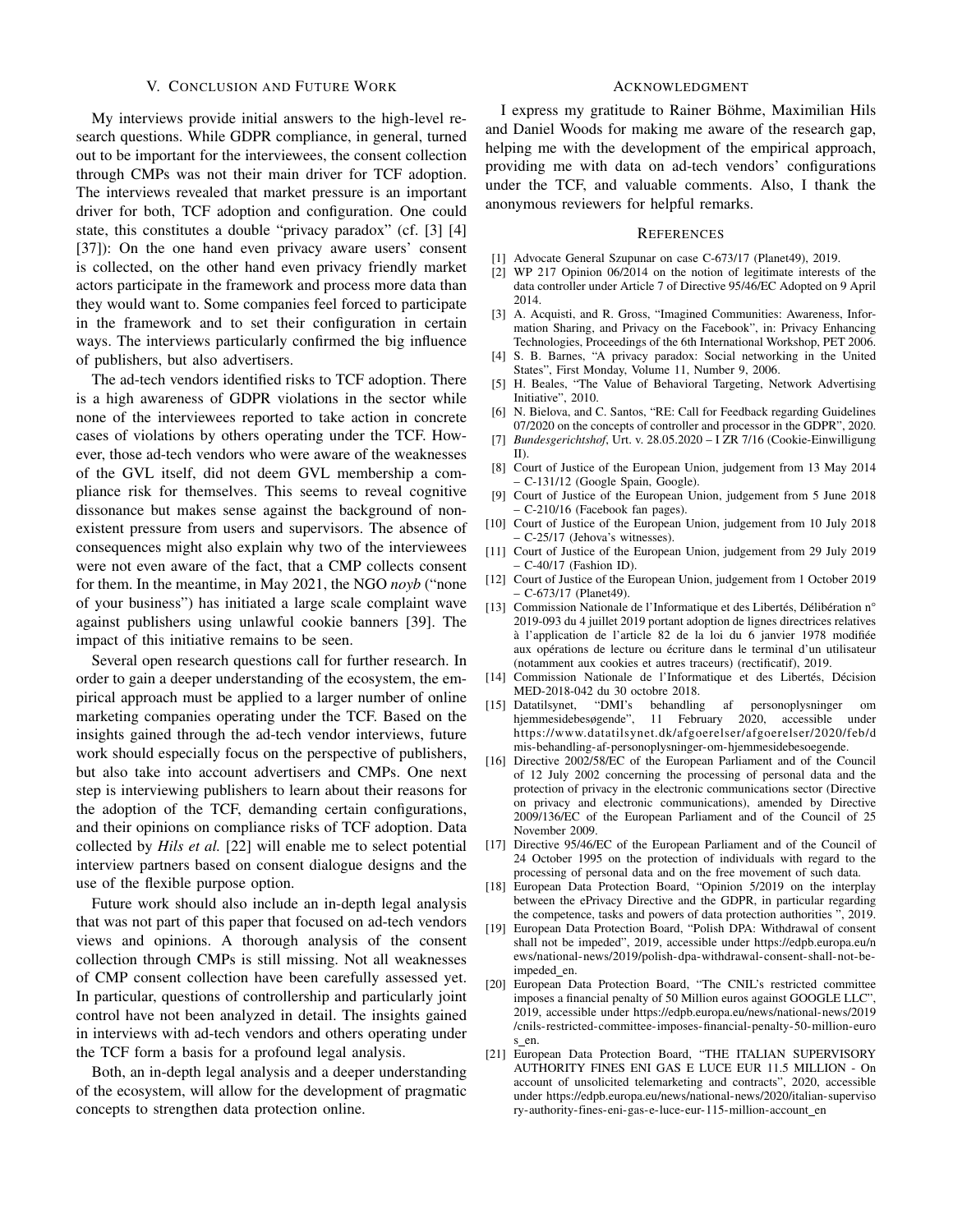- [22] M. Hils, D. W. Woods, and R. Böhme, "Measuring the Emergence of Consent Management on the Web, in: Internet Measurement Conference (IMC)", ACM, 2020.
- [23] M. Hils, D. W. Woods, and R. Böhme, "Privacy Preference Signals: Past, Present and Future", in: Proceedings on Privacy Enhancing Technologies, 2021.
- [24] Interactive Advertising Bureau, accessible under https://iabeurope.eu/c mp-list/.
- [25] Interactive Advertising Bureau, Global Vendor List, accessible under https://iabeurope.eu/vendor-list/.
- [26] Interactive Advertising Bureau, Transparency & Consent Framework, accessible under https://iabeurope.eu/transparency-consent-framework/.
- [27] Interactive Advertising Bureau, IAB Europe, Transparency & Consent Framework Policies, accessible under https://iabeurope.eu/iab-europe-tr ansparency-consent-framework-policies/.
- [28] Interactive Advertising Bureau, Transparency & Consent Framework TCF v2.0 Switchover Q&A, accessible under https://iabeurope.eu/u ncategorized/tcf-v2-0-switchover-qa/.
- [29] Interactive Advertising Bureau, Transparency & Consent Framework TCF v2.0, accessible under https://iabeurope.eu/tcf-2-0/.
- [30] Information Commissioner's Office, "Update report into adtech and real time bidding", 2019, accessible under https://ico.org.uk/media/about-t he-ico/documents/2615156/adtech-real-time-bidding-report-201906-dl 191220.pdf.
- [31] N. Lomas, "Data from public broadcaster shows the value of ditching creepy ads", 2020, accessible under https://tcrn.ch/3huBy67
- [32] D. Machuletz, and R. Böhme, "Multiple Purposes, Multiple Problems: A User Study of Consent Dialogs after GDPR", in: Proceedings on Privacy Enhancing Technologies, 2 (2020), 481–498.
- [33] P Manchanda, J.-P. Dubé, K. Yong Goh, and P. K. Chintagunta, "The Effect of Banner Advertising on Internet Purchasing", Journal of Marketing Research, Vol. XLIII (February 2006), 98–108.
- [34] V. Marotta, C. Abhishek, and A. Acquisti, "Online Tracking and Publishers' Revenues: An Empirical Analysis", Workshop of Information Systems Economics (WEIS), Boston, 2019.
- [35] C. Matte, N. Bielova, and C. Santos, "Do Cookie Banners Respect my Choice? Measuring Legal Compliance of Banners from IAB Europe's Transparency and Consent Framework", in: IEEE S&P 2020, arXiv:1911.09964v2.
- [36] C. Matte, C. Santos, and N. Bielova, "Purposes in IAB Europe's TCF: Which Legal Basis and How Art They Used by Advertisers?", in Proceedings of the 8th Annual Privacy Forum, APF 2020.
- [37] P. A. Norberg, D. R. Horne, and D. A. Horne, "The Privacy Paradox: Personal Information Disclosure Intentions versus Behaviors", in: Journal of Consumer Affairs, Vol. 41, No. 1 (2007), 100–126.
- [38] M. Nouwens, I. Liccardi, M. Veale, D. Karger, and L. Kagal, "Dark Patterns after the GDPR: Scraping Consent Pop-ups and Demonstrating their Influence", in: Proceedings of CHI '20 CHI Conference on Human Factors in Computing Systems, April 25–30, 2020, Honolulu, HI, USA.
- [39] Noyb, "noyb aims to end "cookie banner terror" and issues more than 500 GDPR complaints", accessible under https://noyb.eu/en/noyb-aims -end-cookie-banner-terror-and-issues-more-500-gdpr-complaints.
- [40] Quantcast, Quantcast Choice, a free consent management platform, accessible under https://www.quantcast.com/de/produkte/choice- c onsent-management-platform/.
- [41] Regulation (EU) 2016/679 of the European Parliament and of the Council of 27 April 2016 on the protection of natural persons with regard to the processing of personal data and on the free movement of such data, and repealing Directive 95/46/EC (General Data Protection Regulation).
- [42] C. Santos, M. Nouwens, M. Toth, N. Bielova, and V. Roca, "Consent Management Platforms under the GDPR: processors and/or controllers?", 2021, arXiv:2104.06861v1.
- [43] C. Utz, M. Degeling, S. Fahl, F. Schaub, and T. Holz, "(Un)informed Consent: Studying GDPR Consent Notices in the Field, in: 2019 ACM SIGSAC Conference on Computer and Communications Security (CCS '19), London, ACM 2020.
- [44] M. Veale, and F. Z. Borgesius, "Adtech and Real-Time Bidding under European Data Protection Law" [preprint], accessible under https://osf. io/preprints/socarxiv/wg8fq/.
- [45] D. W. Woods, and R. Böhme "The Commodification of Consent", in: Workshop on the Economics of Information Security (WEIS), Belgium 2020.